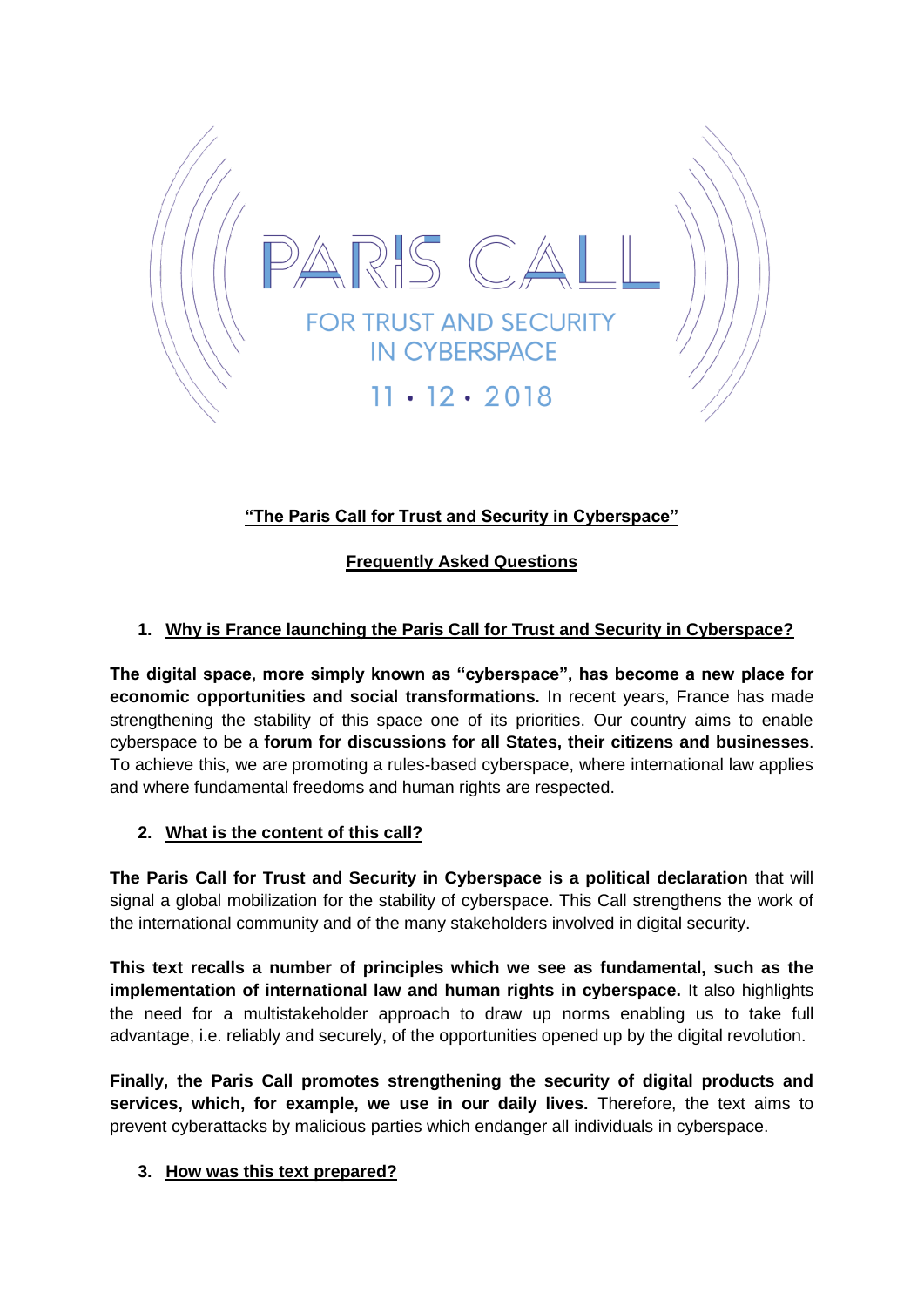Cyberspace is today the meeting place for a wide range of actors, from different backgrounds. To this end, **the Paris Call is the result of a process which includes three types of actors: States, private companies and civil society.** It is the fruit of consultations with France's government partners, first and foremost European ones, but also with digital private sector and NGO actors.

Naturally, within the private sector and civil society, there are varying, sometimes contradictory, voices and interests. We have therefore talked to the broadest possible range of actors in order to reflect this diversity of opinions and to emphasize the main points on which we can all agree.

## **4. Who can endorse the Paris Call?**

**States, businesses and civil society organizations** are invited to endorse this text via a contact form accessible online, on the site of the Ministry for Europe and Foreign Affairs.

The text will remain open for endorsement after it has been presented at the 13th Internet Governance Forum on 12 November. We hope it can garner as many endorsements as possible.

## **5. What is the goal of the Paris Call?**

**This texts aims to highlight issues which do not always get the attention they deserve.** Cybersecurity is not just for IT experts or geeks. All of us use cyberspace, whether as consumers, citizens, regulators, political decision-makers, developers or producers of digital products. We all need concrete mechanisms enabling us to operate in a safe cyberspace which respects our freedoms.

**This Call highlights the importance we place on the stability of cyberspace** and our determination to work well with all parties to provide concrete solutions. The Paris Call will strengthen the legitimacy of actors which endorse it in order to offer ambitious solutions to meet the challenges set out in this text.

**This text must also serve to protect the users of IT tools and applications.** It recalls that companies must commit to maintaining the security of digital products and services for a sufficient duration during their life cycle. Processes to manage and disclose IT vulnerabilities must also be improved. Finally, the principle of "security by default" must become the norm for all digital products on the market.

### **6. In concrete terms, what difference will this Call make?**